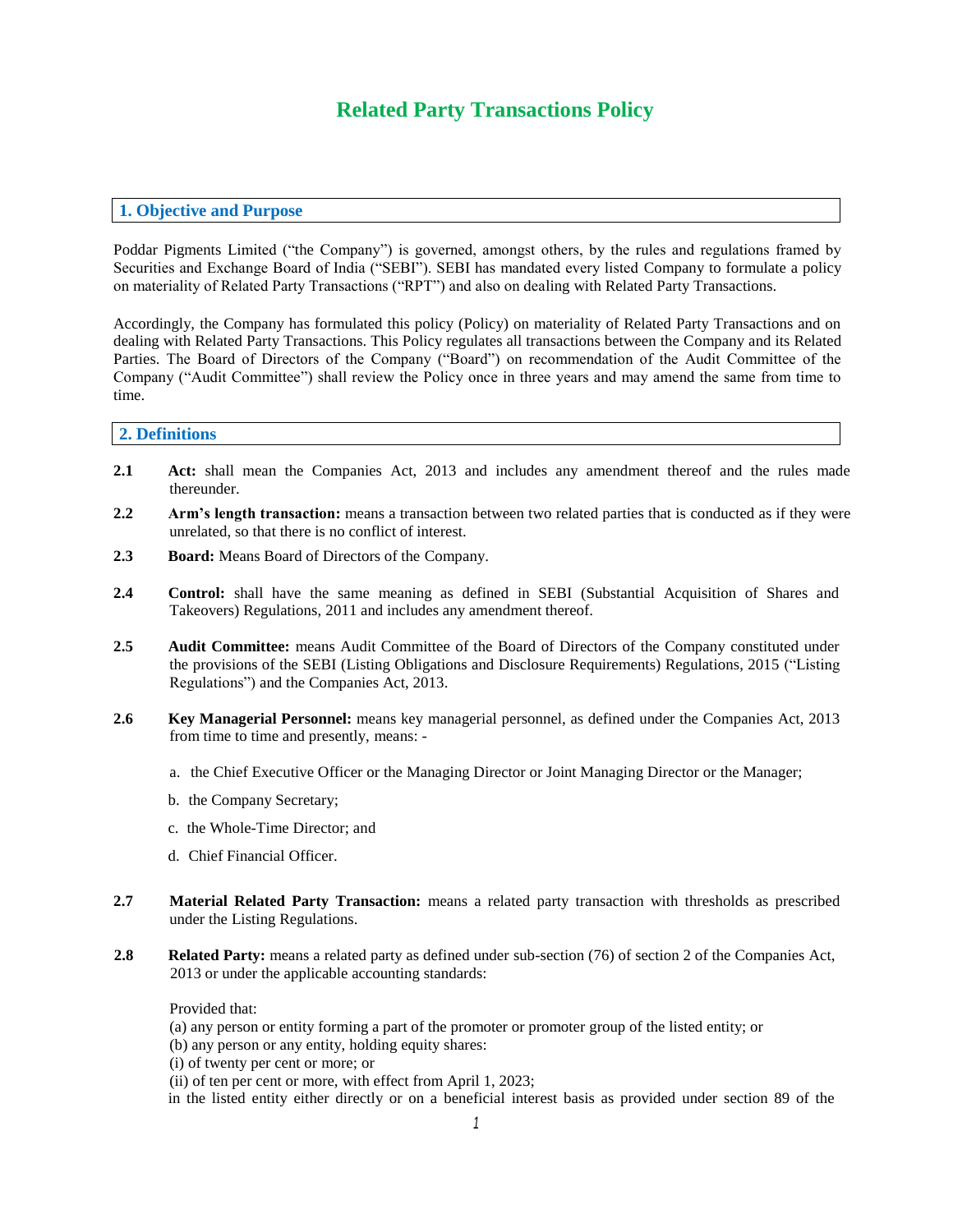Companies Act, 2013, at any time, during the immediate preceding financial year;

shall be deemed to be a related party:

Provided further that this definition shall not be applicable for the units issued by mutual funds which are listed on a recognised stock exchange(s).

- **2.9 Relative:** means relative as defined under the Companies Act, 2013 and includes anyone who is related to another,  $if:$  –
	- a. They are members of a Hindu Undivided Family;
	- b. They are husband and wife;
	- c. Father (including step-father);
	- d. Mother (including step-mother);
	- e. Son (including step-son);
	- f. Son's wife;
	- g. Daughter;
	- h. Daughter's husband;
	- i. Brother (including step-brother); or
	- j. Sister (including step-sister).
- **2.10 Material modification:** means any subsequent change to an existing RPT, having variance of 20% of the existing limit or Rs.10 crores whichever is lower.
- **2.11 Ordinary course of business:** means the usual transactions, customs and practices undertaken by the Company to conduct its business operations and activities and includes all such activities which the Company can undertake as per Memorandum & Articles of Association.

All capitalized terms used in this Policy but not defined hereinabove shall have the meaning assigned to such term in the Act and the Rules made thereunder, as amended from time to time. In case of any conflict between this Policy and applicable laws, the applicable law (as existing on the date of the concerned transaction) shall prevail.

#### **Approval of Related Party Transactions**

#### **3.1 Audit Committee**

All the transactions which are identified as Related Party Transactions and subsequent modifications thereof, shall be approved by the Audit Committee in the manner specified under the Listing Regulations and the Act. The Audit Committee shall consider all relevant factors while deliberating the Related Party Transactions for its approval

Any member of the Audit Committee who has a potential interest in any Related Party Transaction shall recuse himself and abstain from discussion and voting on the approval of the Related Party transaction. A Related Party Transaction which is (i) not in the ordinary course of business, or (ii) not at arm's length price, would require approval of the Board or of shareholders, as detailed below.

The Audit Committee may grant omnibus approval for Related Party Transactions which are repetitive in nature and subject to such criteria/conditions as mentioned under Regulation 23(3) of the Listing Regulations and such other conditions as it may consider necessary in line with this Policy and in the interest of the Company. Such omnibus approval shall be valid for a period not exceeding one year and shall require fresh approval after the expiry of one year.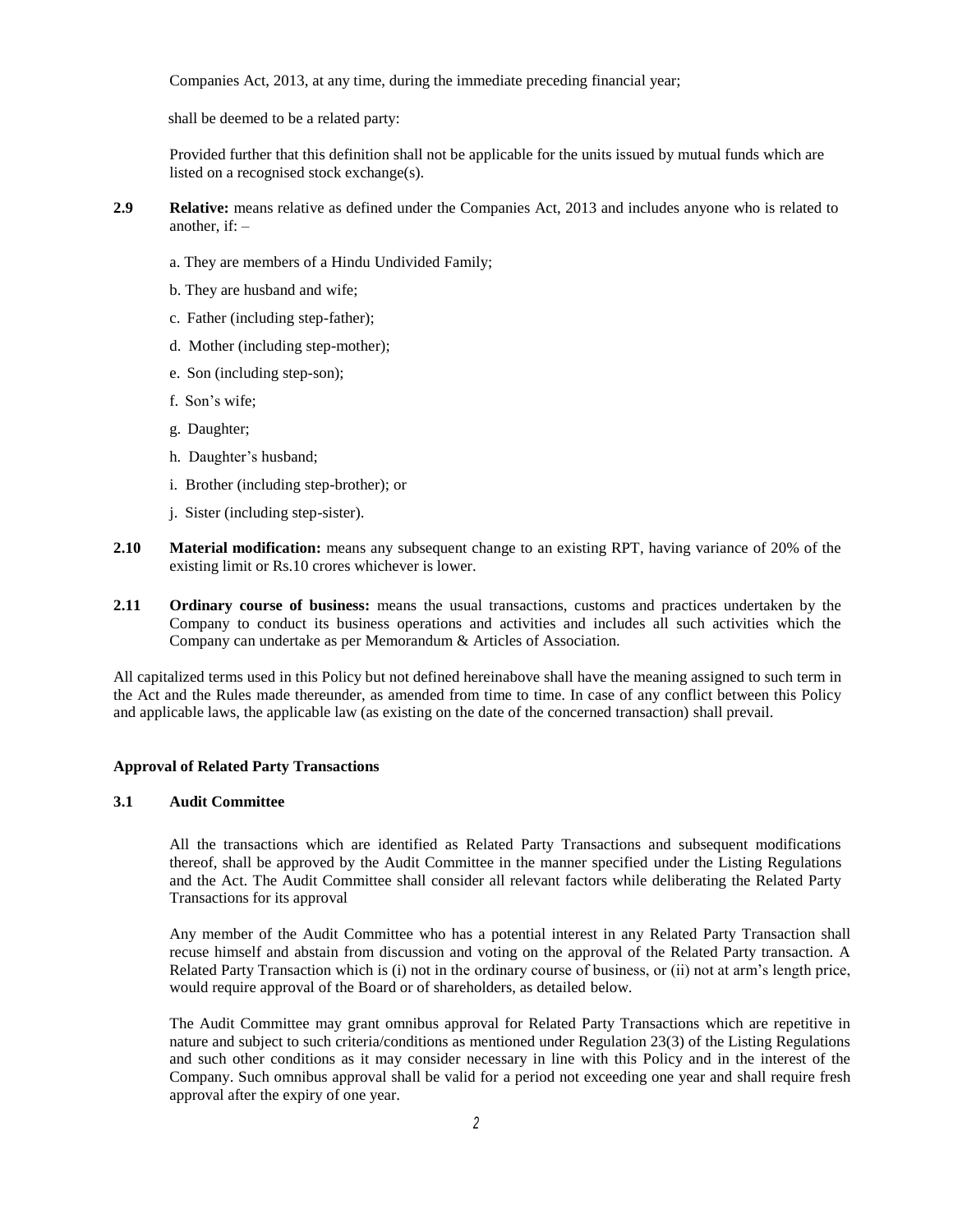The Audit Committee shall review, on a quarterly basis, the details of Related Party Transactions and material modifications thereof, entered into by the Company pursuant to the omnibus approval. In connection with any review of a Related Party Transaction, the Committee has authority to modify or waive any procedural requirements of this Policy.

A Related Party Transaction entered into by the Company, which is not under the omnibus approval or otherwise pre-approved by the Audit Committee, will be placed before the Audit Committee for ratification.

The Audit Committee shall also pre-approve related party transactions, where the Company is not a party, but the Company's subsidiary is a party, if the value crosses the thresholds as prescribed under the Listing Regulations.

# **3.2 Board of Directors**

In case any Related Party Transactions are referred by the Company to the Board for its approval due to the transaction being (i) not in the ordinary course of business, or (ii) not at an arm's length price, the Board will consider such factors as, nature of the transaction, material terms, the manner of determining the pricing and the business rationale for entering into such transaction, etc. On such consideration, the Board may approve the transaction or may require such modifications to transaction terms as it deems appropriate under the circumstances. Any member of the Board who has any interest in any Related Party Transaction will recuse himself and abstain from discussion and voting on the approval of the Related Party Transaction.

# **3.3 Shareholders**

If a Related Party Transaction is (i) a material transaction as per Regulation 23 of the Listing Regulations, or (ii) not in the ordinary course of business, or not at arm's length price and exceeds certain thresholds prescribed under the Companies Act, 2013, then such RPT and any subsequent material modification thereto, shall require shareholders' approval by a passing a resolution. In such a case, any member of the Company who is a Related Party, irrespective of being related to the said transaction or not, shall not vote on resolution passed for approving such Related Party Transaction.

The provisions of regulation 23(2), (3) and (4) shall not be applicable in case of transactions entered into between a holding company and its wholly owned subsidiary and between two wholly-owned subsidiaries, whose accounts are consolidated with such holding company and placed before the shareholders at the general meeting for approval.

In the event the Company becomes aware of a Related Party Transaction with a Related Party that has not been approved under this Policy prior to its consummation, the Company would obtain post facto approval from the Audit Committee, the Board and/or shareholders as required under applicable laws/ regulations. In case the Company is not able to take such prior approval from the Audit Committee, the Board and/or shareholders, such a transaction shall not be deemed to violate this Policy, or be invalid or unenforceable, so long as post facto approval is obtained as promptly as reasonably practical after it is entered into or after it becomes reasonably apparent that the transaction is covered by this policy.

#### **3.4 Reporting of Related Party Transactions**

Every contract or arrangement, which is required to be approved by the Board or the shareholders under this Policy, shall be referred to in the Board's report to the shareholders along with the justification for entering into such contract or arrangement

The details of all transactions with related parties shall be submitted, in the format specified, half yearly to the stock exchanges, as per the manner and timelines set-out in the Listing Regulations and the same shall be published on the Company's website.